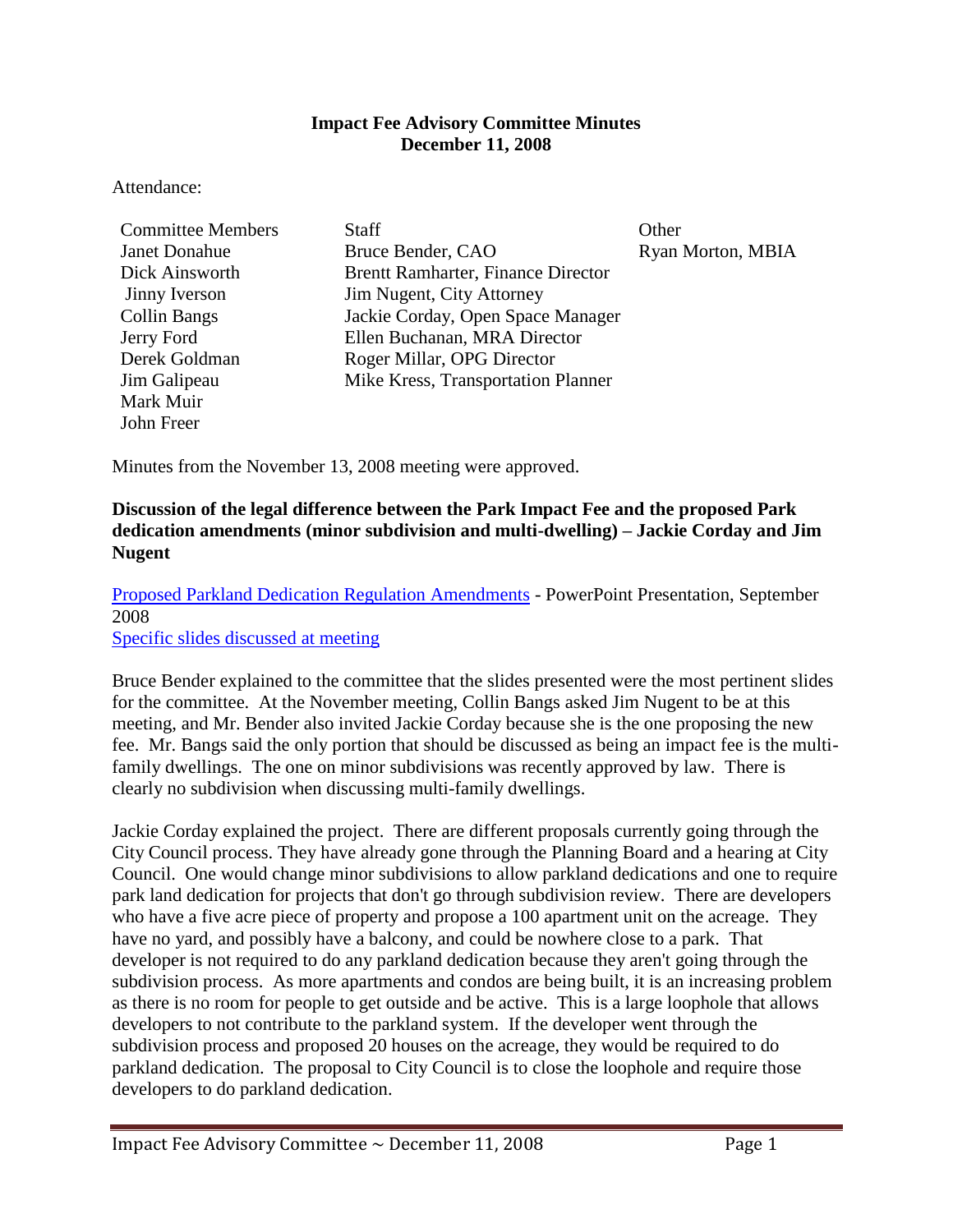The difference between the impact fee and the parkland dedication is parkland dedication is set up in state law for subdivisions to get the land itself. Some of the larger complexes, such as the Crestview Apartments on Expressway, have already built common areas that have essential functions. They were not required to build the common areas, but residents benefited from it because there is no park anywhere close. Copper Run has the 35% landscaping requirement, which has buffer strips and parking islands. The Union Apartments behind Target did create a small play area. The Great Northern Apartments behind Costco has about 6,000 square feet by the railroad tracks. The BBQ pits look out on a very noisy industrial complex and train tracks. When this is left up to the developer, sometimes they do a nice park like setting, and sometimes they don't because parkland dedication is not required. The fee is being proposed so that there will be green spaces required in these developments. If the project is large enough, the goal is to get common area on the sides. If it is a small project, the dedication of land would be small and not provide any recreation, so cash-in-lieu would be required. Cash-in-lieu would be used to build more parks, trails, etc.

Mr. Bangs said in almost all the cases, it will be cash-in-lieu and the purpose of the money is to provide park infrastructure to fulfill a demand created by the development. According to state law, that is the definition of an impact fee. When money is paid to help build infrastructure to take care of the needs of the new development, it is an impact fee. Why would this parkland dedication fee not be considered an impact fee? It is clearly different than the one in the subdivision laws that says when developing land it has to be set aside for parks. Attorney Zane Sullivan said there is no place in the law where the city has the right to get land at time of the zoning permit. Land is acquired at time of the subdivision permit. It doesn't seem to fit into the law.

Ms. Corday said this fee has been modeled after what Bozeman did. Four years ago, Bozeman's parks department staff and planning director looked at the issue of apartments being built and not having to do any parkland dedication and they were falling behind of the standards of how much parkland they should have. The city also saw it as an equity issue. Why should one developer, who is developing on five acres with 20 houses have to do parkland dedication, but the developer building 100 units on five acres doesn't have to do any parkland dedication. Bozeman amended their regulations to close the loophole. Impact fees go toward paying for new infrastructure, whereas the subdivision regulations and the new proposed fee, which is modeled after the same concept of the subdivision regulations, land acquisition is desired. If the land amount is too small, then cash-in-lieu would be required, just as it is with subdivisions.

Janet Donahue asked if impact fees can be used to purchase land. Mr. Bender said it is a legal use, but it is not how the City of Missoula uses them. Mr. Bangs said developers of apartments do pay impact fees. The reason for impact fees is to take care of the infrastructure needs created by the development. Ms. Donahue said she sees land as an infrastructure. Mr. Bangs said if there were enough impact fees, it could be used for land acquisition. It appears in the Proposed Parkland Dedication PowerPoint, that there are a lot of deficiencies and there is not enough land. They are looking at this fee to correct all the existing deficiencies. It goes completely against the idea of what new development should pay for. New development should not pay for existing deficiencies; they should pay for the need they are creating.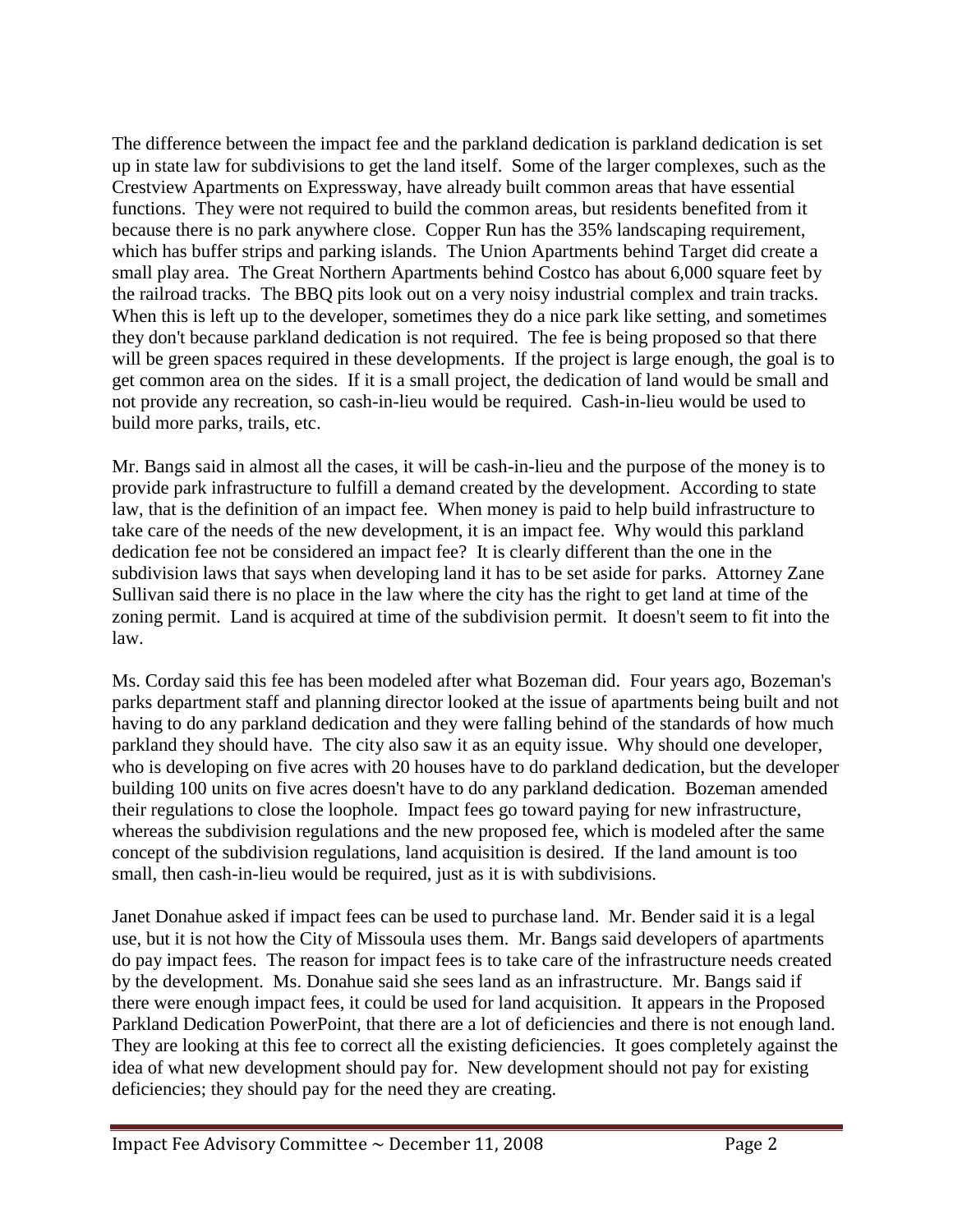Jim Nugent said the impact fee law states "the amount of impact fees must be reasonably related to and reasonably attributable to the development's share of the cost of infrastructure made necessary by the new development proposal". (MCA 7-6-1602(5)(a)) He said it is a sliding scale. If someone has 20 acres and split it into five acre lots and put apartments on it, the city gets zero land for parks. That is part of the loophole. The acreage on the sliding scale is 2.5% for three to five acres. The developer is able to avoid the parkland dedication when splitting the acreage into smaller areas. They can then put intense residential development on the acreage without having parkland dedication. The elected officials of Missoula have made a decision that one of the goals to provide for the community is that park services are available. This is an invasion of trying to meet one of the community goals that are reflected in many of the plans that have been adopted by the City Council.

Ms. Donahue asked how the fees can be differentiated. Mr. Nugent said the impact fee is focused on the infrastructure needed. With the parkland dedication or cash-in-lieu, only 50% of the money can be used for maintenance. In long range planning, more neighborhood parks will be created as part of the infrastructure.

Ms. Donahue asked if something has gone to the legislature to close the loophole and Ms. Corday said no. Ryan Morton said the builders have been frustrated with what is being proposed for minor subdivisions and at time of building permits, it equates to a cash-in-lieu option. The only response that has been given is "this is the difference between parkland dedication in the statute and this is the impact fee law in the statute". The builders recognize the difference between the two, but it doesn't seem the policy reflects the difference. This is the fourth time he heard the same answer. When the city is expecting to get cash-in-lieu on all the developments, including at building permit, in effect, that is the same thing as an impact fee. That is the question the building community keeps asking. He came to the committee because a lot of the building community feels unsatisfied with the answer. Ms. Corday said she couldn't answer in any way that will satisfy Mr. Morton. She has tried to explain it the best that she can, and it is very clear that with the way it is modeled after the subdivision regulations, there is a requirement for parkland. The new proposal has the requirement for parkland. When there is a larger development, the land will be acquired, which is what is desired. Mr. Bender said the Crestview apartments would have complied with the parkland dedication. They would not have had to pay the cash-in-lieu.

Dick Ainsworth said state law allows the parkland dedication under the subdivision regulations, and there is nothing in state law that allows it for the other. Mr. Nugent said silence in state law no longer means you are prohibited from doing something. The 1972 Montana Constitution says local government, city and county, shall have the power to legally construe. The Montana Supreme Court says it is a constitutional mandate to interpret the power of the local government. Mr. Ainsworth said Ms. Corday modeled this after Bozeman's subdivision law. The difference is the subdivision law specifically says this is how to do it. Mr. Nugent said local government does have the authority to do it, she is just using that model.

John Freer said he looks at this from the functionality of it. This is a hindrance to smaller and midsize projects. Great Northern and Crestview are on larger pieces of land that have the ability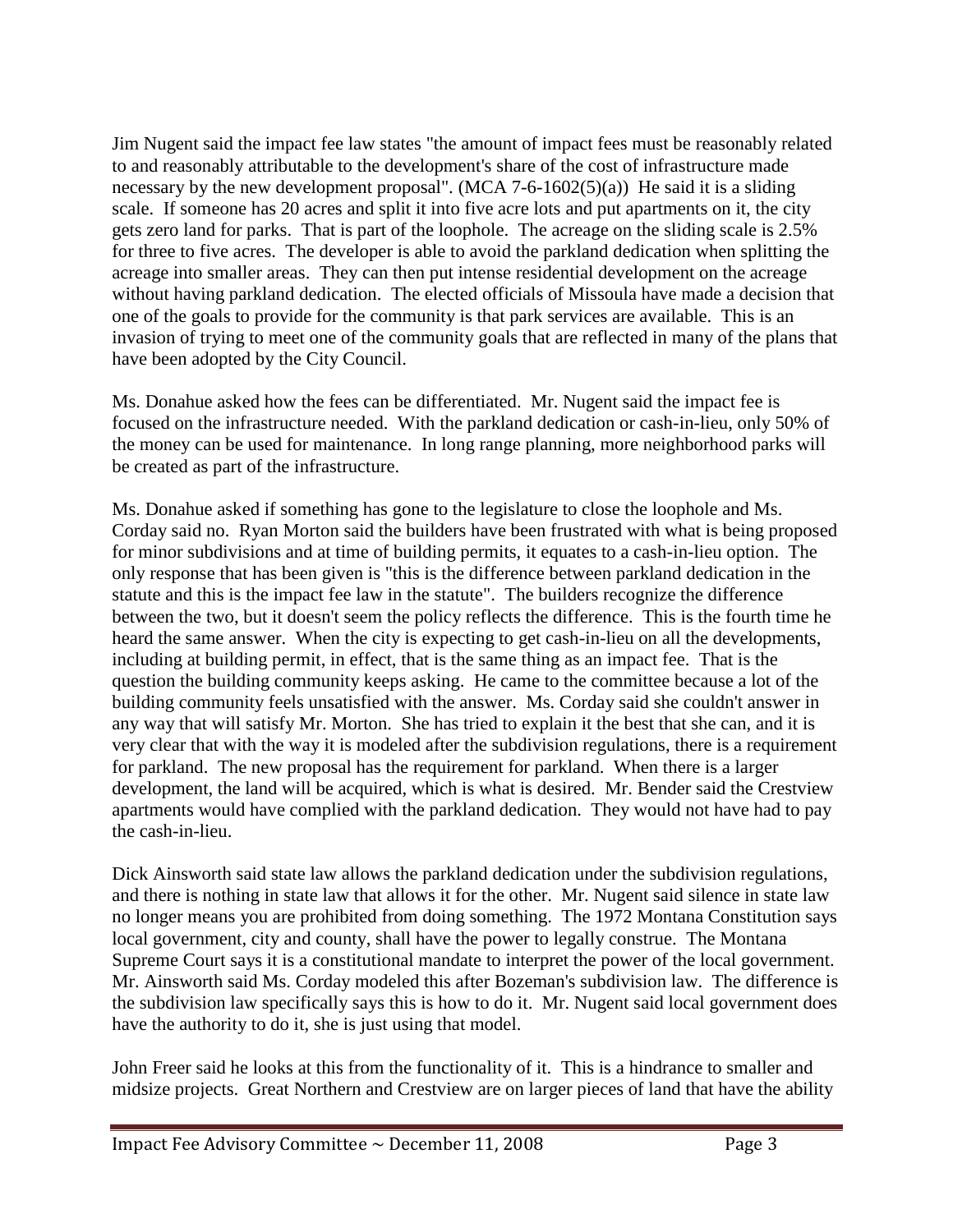to move their density and open up that land. For smaller urban projects that are on infill, it will only be cash-in-lieu. Mr. Bangs said that in most cases, it will be cash-in-lieu. This fee will hit the part of the market that is hurting the most. People in Missoula have an extreme problem with affordable housing. The number of people who pay over 50% of revenue in rent is a terrible problem. Trying to put this fee on top of all the problems of building apartments that the people of Missoula can afford is a huge mistake. There is clearly a legal difference between subdivisions and non subdivisions. He questions whether politically, legally and economically if this fee should be assessed. He does not think it should be, and if it is, it is in fact a hidden impact fee. Ms. Corday confirmed he is not objecting to parkland dedication on larger projects, but is objecting to cash-in-lieu on smaller projects. Mr. Bangs said if it is a larger project, it would make sense to build something like the park/BBQ areas that have been discussed. Credit for it may or may not be given depending on who at the parks department decides. In most cases, it will be cash-in-lieu. Cash paid at the time of the permit is an impact fee. Mr. Nugent asked for it to be taken out of context and look at the developers that will split their land into smaller areas to go around the rules and not providing a service that adds to the quality of life that the community has come to expect. This is a discretionary decision that the elected officials have to decide.

Ms. Donahue asked how it works with homes that are built on infill. If there is land that has two 4-plexes on it, and there is room for a third, what fees would be assessed? Mr. Ainsworth said the impact fee would be assessed, plus other fees. Mr. Bender said there is a value in every dwelling. In a subdivision, they are paying double because of paying for the land that the parkland dedication will be on, and then paying the park impact fee. Mr. Nugent said the third 4 plex could be made into a recreational spot for the others. It is about community goals. Mr. Freer said the larger projects can also absorb the cost better. He asked what other options have been looked at to close the loophole other than another fee. Ms. Corday said this was modeled after the subdivision regulations. State law allows for two different models. One is the 11% or charge .03 acres per dwelling units. Bozeman did .03 acres per dwelling unit. In the draft for Missoula, .02 acres per dwelling unit was used.

Ms. Donahue asked why this hasn't been taken to the legislature and Ms. Corday said the city and county already have the authority to do it, and she wouldn't be able to take it all to the state level.

Ms. Donahue asked how the new fee would compare to the impact fee already being charged. The dollar amount, take a hypothetical of how much impact fee and cash-in-lieu would be on both a large and small project.

Jerry Ford said Bozeman has not gone through the courts, so who says Bozeman is right? Mr. Bangs said one impact fee that Bozeman implemented was challenged, and they paid a lot of money because they were wrong. The realtors got their \$20,000 in legal fees back from the City of Bozeman. Mr. Bangs said there won't be many situations where this fee will be in effect. Mr. Morton asked how land would be divided out to a park at the time of building permit. Mr. Freer said that is why 99% of it will be cash-in-lieu. Mr. Bender said land could be dedicated as part of the project. Roger Millar said it doesn't have to be a dedication. There could be a play area in part of the open space that meets the parks requirement.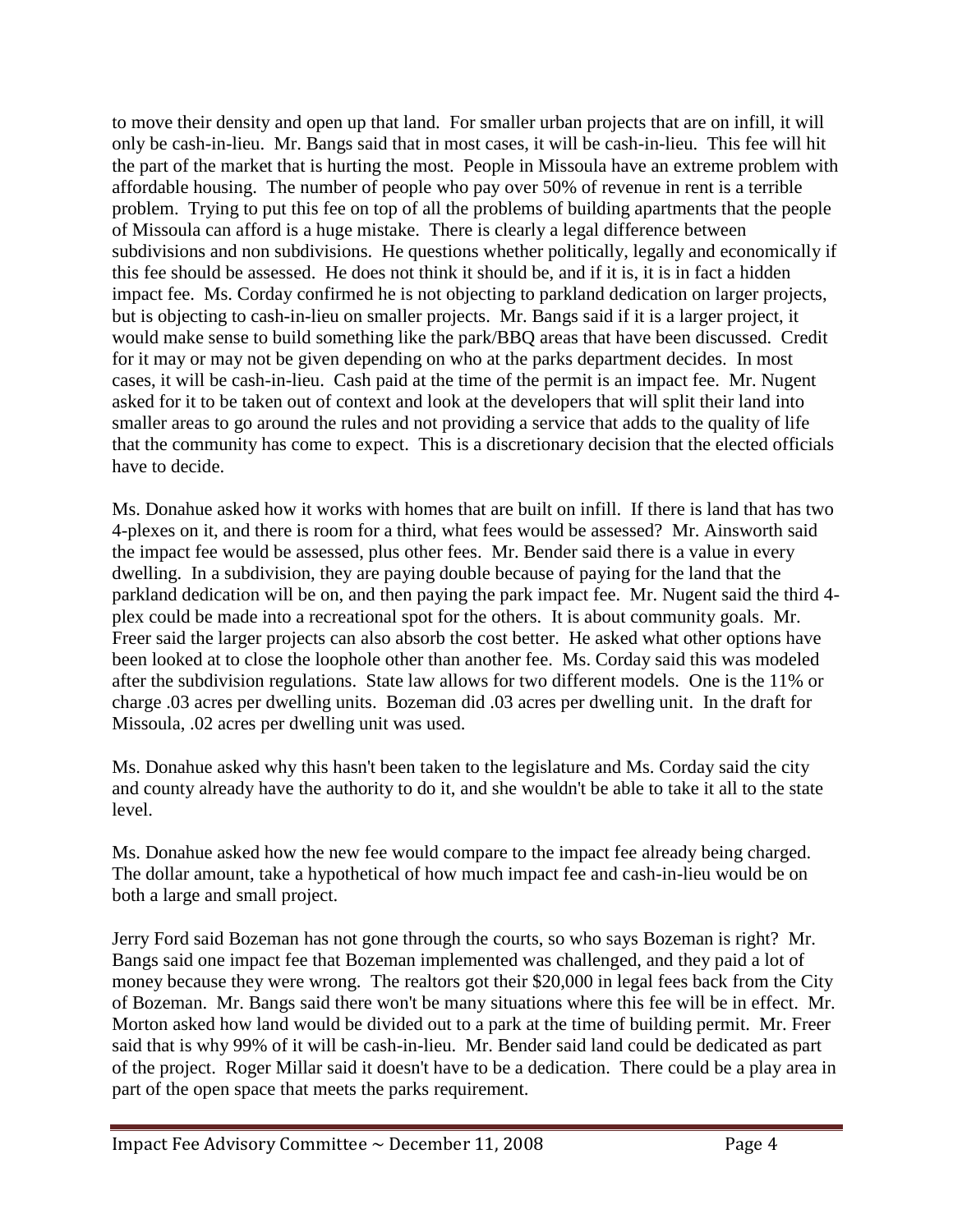### **Update on Bozeman's experience with a Downtown Fee**

[Bozeman Correspondence](ftp://www.ci.missoula.mt.us/Documents/Mayor/IFAC/2008/081211BozemanCorr.pdf)

[Appendix F](ftp://www.ci.missoula.mt.us/Documents/Mayor/IFAC/2008/081211AppF.pdf) of the City of Bozeman Transportation Impact Fee Study Final Report

Mr. Bender invited Ellen Buchanan, Director of the Missoula Redevelopment Agency and Roger Millar, Director of the Office of Planning and Grants to talk about the boundary aspect for the downtown fee.

At the November meeting, the committee asked Mr. Bender to contact Bozeman with three questions about their downtown fee. The full correspondence is linked above.

- 1. When was the Downtown fee implemented? What is the same as your Transportation Impact Fee?
	- a. The fee was adopted in January 2008
- 2. What has been your experience in managing this differentiated fee? Has it been difficult or confusing for collection or builders?
	- a. There have been some questions of how the differentiated fee works. Most of the questions have focused on whether it is applied or not, which is a yes/no answer. This is because there is a defined geographic area in which it applies, it is a minor thing to check addresses before determining the fee for a particular project.
- 3. Has there been a noticeable decline in transportation impact fee revenue in the Downtown area?
	- a. As the differentiated fee has been recently implemented, we do not have much history with it. Although overall revenue has declined, this appears more related to changes in the economy.
- 4. Why did Bozeman decide to implement this fee?
	- a. They worked with a group from MSU on multi-city travel efficiency.

Bozeman has been in more of a decline than Missoula, so there isn't much experience with the fee. Dwayne Guthrie used the same basis as the MSU group did. The differentiated fee could be used as an incentive for infill development, supporting multi-modal and efficient travel and a healthy downtown.

Derek Goldman said it appears Bozeman only implemented the discounted fees for commercial development in the TED (trip exchange district), not in the residential. Mr. Guthrie said it applies to residential and commercial the same for the Missoula study.

#### **Estimate of Revenue loss due to lower Downtown Fee**

[Estimated Potential Revenue Loss -](ftp://www.ci.missoula.mt.us/Documents/Mayor/IFAC/2008/081211IRevenueLoss.pdf) Downtown

Brentt Ramharter said Mr. Guthrie gave the city some recommended levels of reduction at the November 13 meeting. Every category was reduced by 24%, except for single family detached, which is 42%. There won't be much single family detached in the downtown area. Mr. Ramharter worked with Ellen Buchanan, Director of the Missoula Redevelopment Agency and used the five levels of proposed build out according to the Downtown Master Plan. Roger Millar said this is market driven. The Estimated Potential Revenue Loss - Downtown shows a 24% reduction over time, and it shows the city would collect approximately \$4 million.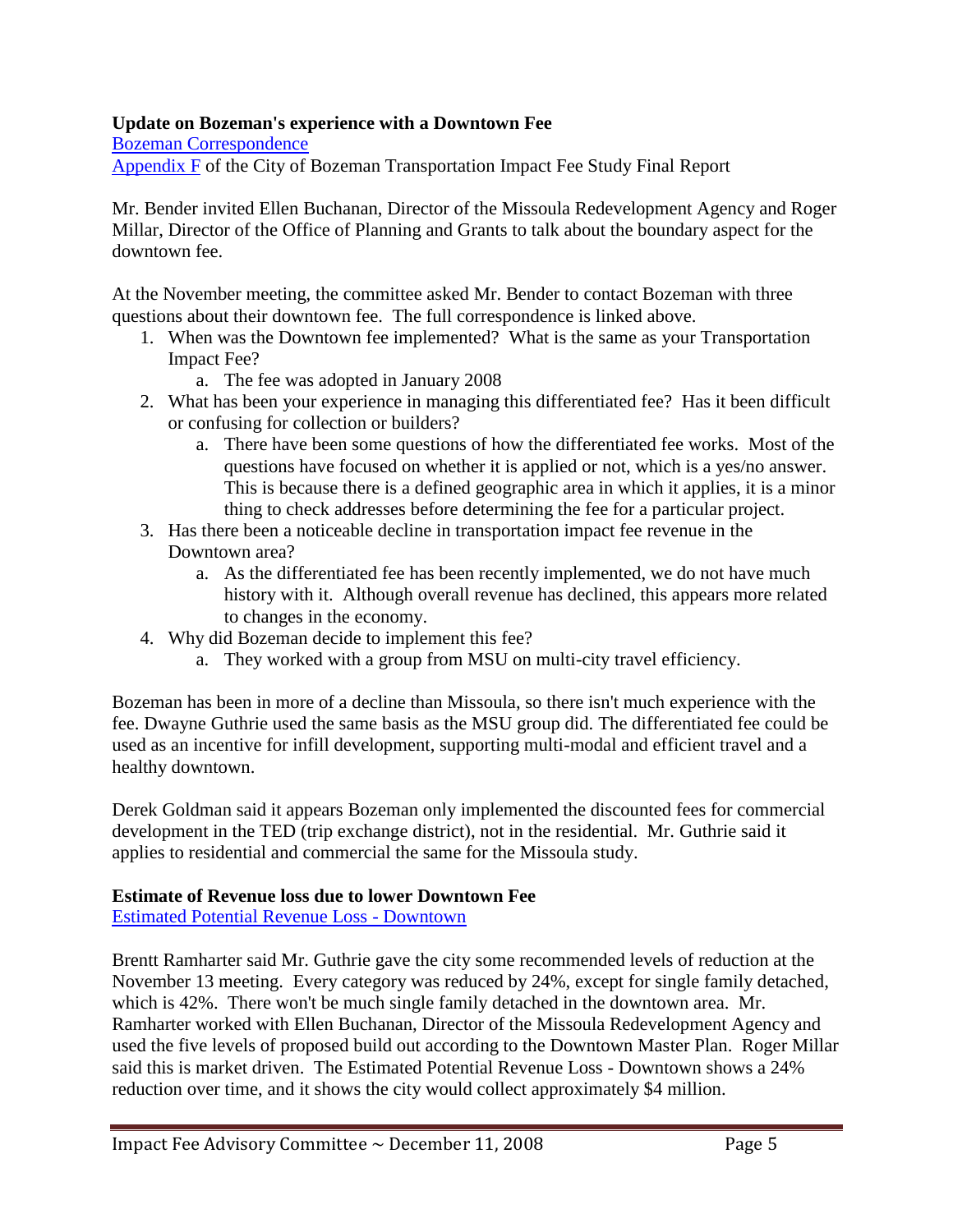Mr. Goldman asked why Mr. Ramharter thought there would not be single family detached according to the boundary map at the last meeting. Mr. Bender said it was scaled back to the Downtown Master Plan boundaries. Ms. Buchanan said the Downtown Master Plan focuses on the core of the downtown area. Mr. Bender said that Mr. Guthrie said scaling back the boundaries is not a problem. Mr. Millar said they have been discussing tools the city could use to facilitate development and partner with the development community, and this is a great tool. If Missoula uses the same technique that Bozeman did, which is a district based on a trip exchange district, there could conceivably be other trip exchange districts within Missoula if that is decided. Mark Muir said that would work especially if the city is developing self sufficient communities within Missoula.

Jinny Iverson said at the last meeting the committee had reached the conclusion to use the Downtown Master Plan boundaries. Ms. Buchanan said one concern in trying to implement the Downtown Master Plan is what is happening with property values in the downtown areas. Businesses are building farther away from downtown because the property values are cheaper. Downtown is second and third generation construction sites that can be not very safe to build on. The cost of building downtown is \$55 - \$65 a square foot. Mr. Morton asked if the city is concerned by the revenue loss in terms of the infrastructure for completing the transportation portion of the Downtown Master Plan. Ms. Buchanan said that at \$1 million over 20 years at 100% build out, they are not concerned. The advantage of not having to build infrastructure on Mullan Road greatly outweighs it. Mr. Galipeau said it is approximately \$50,000 a year, which is a drop in the bucket, so why give this million dollar break, which means there will be a million dollars less to do the things the committee has talked about that need to be done if ultimately it really doesn't matter. Ms. Donahue said it matters more to the individual project. Mr. Galipeau said the impact fee started out as a city wide fee, now the committee is carving out a special situation, which makes the cost to the rest of the city go up. There is less money to do what needs to be done, and the city is already getting less because building is down. Mr. Millar said one reason to charge less is because there is truly less of an impact. There is less infrastructure required to be built because people are building downtown as opposed to other places. It is a break for the builder, but also for government. There is less revenue coming in but there is less facilities to build. Mr. Goldman asked if it is possible to offset the decrease by increasing fees outside the boundaries. Mr. Bangs said the point is if builders build in the boundary lines, the extra fees are needed, and everything is already in place such as water and sewer. Mr. Bender said the demand on the street usage won't be as high because more people are walking, biking, etc. Mr. Bangs said if a 30 unit condo is built, the city will lose \$21,000 impact fees. That is enough to make builders look at building within the boundary lines. Mr. Freer said a 90,000 square foot office building would be about \$24,000 deduction in impact fees, if the total build out was \$3 million, it would be 8/100 % of the cost. It is a great tool, but the amount may not be enough. It may be more effective if the discount was larger. Mr. Ramharter said he has seen what is being proposed for the millsite property and there will be some impact fee funded components that will come right off the projects. Cregg and Orange Street will need to have a traffic signal, and the impact fees can pay for that. Ms. Buchanan said beyond the amount of money it saves the developer or takes away from impact fees, it becomes a policy statement about this city. It gives incentive to build in the urban district.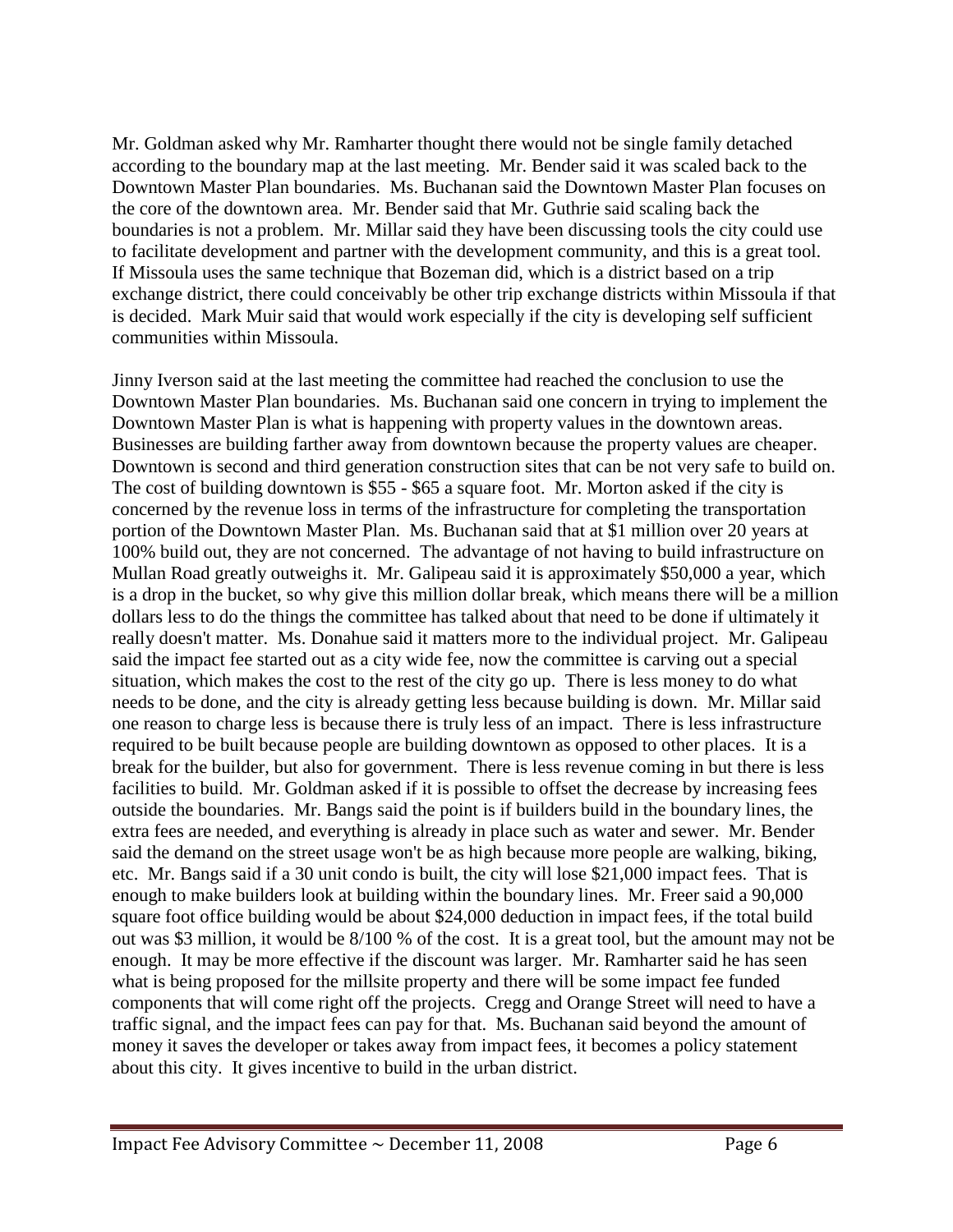Mr. Goldman said this opens the door for other neighborhoods to apply for the districts and asked Mr. Millar if there are any negatives about it the committee needs to be aware of. Mr. Millar said if it can be linked to a reduction in costs, there shouldn't be a big problem. The city needs to be diligent about making neighborhoods/districts meet a high standard and not just give it to everyone that applies. Mr. Bender gave specifics from the study that Tischler Bise did. Mr. Millar said policies and regulations need to be put into place. The advice that will need to be given to city council as the policy makers is if a district was to be created on Brooks Street today, it doesn't meet the test. If there was a pedestrian overlay or a change in zoning, etc, has it changed enough to meek the test and can an incentive be applied. Mr. Bender said that is the complexity of it. How many variable should be applied? Mr. Freer asked if a new study has to be done if there was a request for a new district. Mr. Bender said yes and Mr. Freer said it would be a significant step to take. Mr. Muir said it would be structure on the premise of the new study. There wouldn't be a specific number, they would come out of the study.

## **Proposed Amended Fee**

[Proposed Reduced Road Impact Fee -](ftp://www.ci.missoula.mt.us/Documents/Mayor/IFAC/2008/081211NewFeeSchedule.pdf) Downtown

Mr. Bender spoke on the proposed reduced road impact fee and said there is no written amended ordinance language. The committee needs to decide if this is a reasonable fee level and if the geographic area boundary where it should be. Once those two things are decided, then the actual ordinance will be developed.

### **Mr. Bangs made a motion to approve the concept of the fee structure as presented and the Downtown Master Plan boundary lines as presented and have an ordinance developed. Mr. Freer seconded the motion. The motion passed 8 to 1 with Mr. Ford opposing.**

Ms. Donahue asked to have the amended ordinance emailed to the committee. Mr. Bender would like to call this the Downtown Transportation Impact Fee. Mr. Ramharter said it would be January before this could go to City Council, and then if they want to go forward, a public hearing date will be set for about  $3 - 4$  weeks out, then an implementation date of March in the earliest if it passes.

Mr. Bender said a draft will be sent to the committee to comment on, and then once responses have been received, it will be taken to council. The committee will be made aware of when it will be heard in council meetings, so if members want to attend the meetings, they can.

# **Other Comments**

Mr. Bangs asked if the committee wanted to do anything with the parks fee. He said his idea would be to send the motion forward that the impact fee committee looked at the park fee and are suspicious of it. Mr. Ainsworth said he thinks it is an impact fee also. He doesn't argue there is a loophole that needs to be closed, but the way they are going about it, it is an impact fee. Mr. Muir said the alternative to the park fee is to restructure the impact fee on multi-family dwelling buildings. Mr. Freer asked what other options were investigated to close the loophole. Ms. Donahue said one option is to increase the impact fee on multi-family dwelling. Mr. Morton said there is a landscaping requirement already, and Ms. Iverson said it could be a larger fee. Mr.